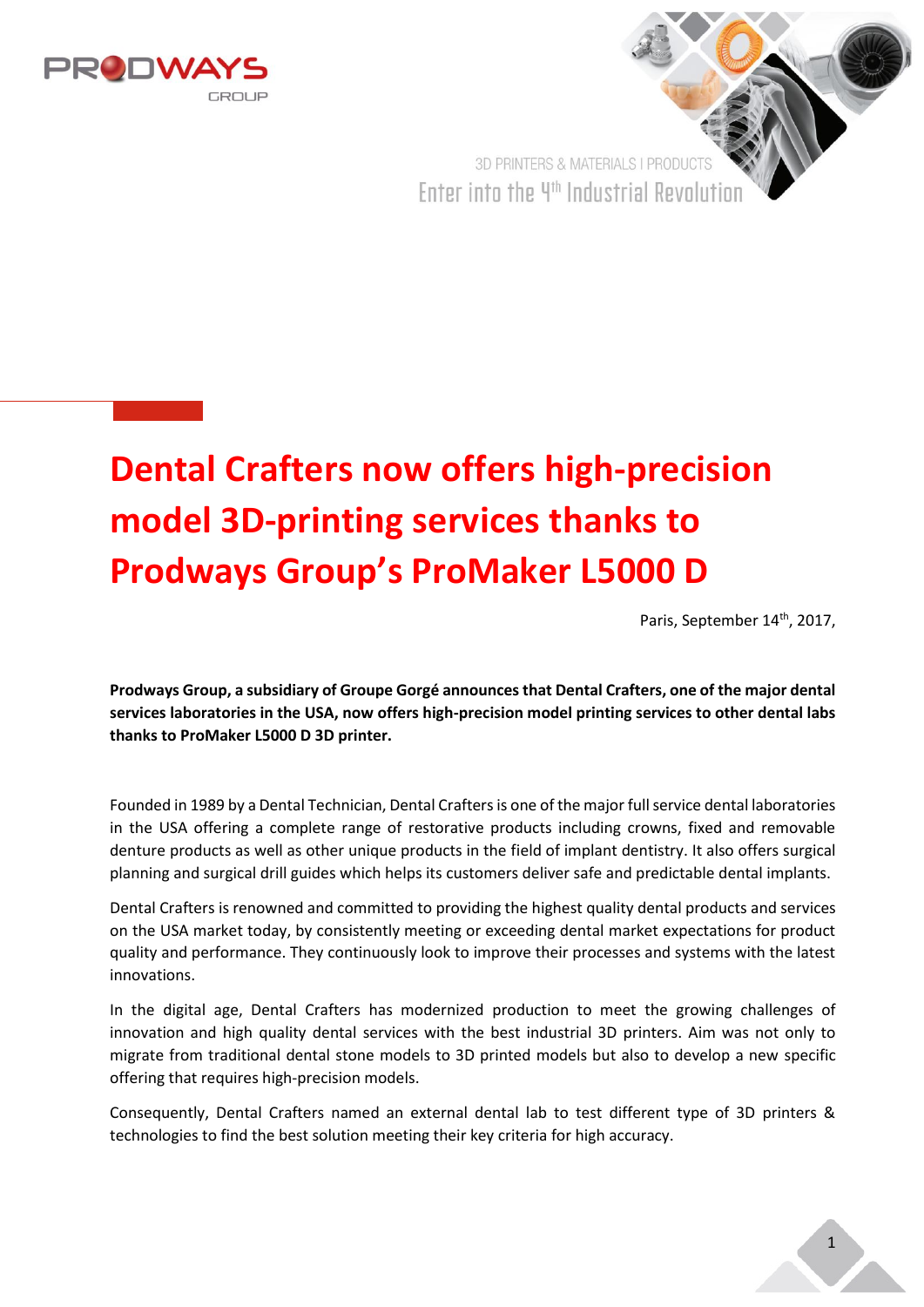

3D PRINTERS & MATERIALS I PRODUCT Enter into the 4th Industrial Revolution

As a result, Dental Crafters chose Prodways Group's high-precision 3D printer, ProMaker L5000 D, to offer high-quality model printing services to other dental labs.

Indeed, ProMaker L5000 D high accuracy 3D printer is specifically designed for dental laboratories requiring the ability to produce unique, detailed dental models with incredible speed, accuracy and reliability. Prodways Group's exclusive MOVINGLight® technology is based on the polymerization of photosensitive resins using moving DLP® (Digital Light Processing) UV rays, delivering a unique combination of high resolution and fast throughput. Additionally, ProMaker L5000 D features a granite build platform which allows for increased stability and improved productivity for the fast production of dental models.

Using ProMaker L5000 D, Dental Crafters is now capable of producing around thirty dental quadrants in one print with layer heights as low as 50 micrometers, which exceeds the dental industry standards and ensures high-quality models which results in quality crowns too.

*"While searching for the ideal printer for our 3D model printing needs, we wanted to stay true to our highquality standards. As a result, Dental Crafters chose the ProMaker L5000 D by Prodways Group for two simple reasons, high volume and precise accuracy sustained over time.* 

*With our internal testing we found that the Prodways machine consistently produced an accurate product regardless of volume, surpassing other machines on the market. With the Prodways ProMaker L5000 D we can consistently print 60 quadrant models per day, maintaining accuracy print after print.*

*In this growing digital world, Dental Crafters takes pride in staying on the cutting edge of technology while maintaining our commitment to excellence. The decision to purchase the ProMaker L5000 D for our 3D model printing services, allows us to continue this strong tradition"* said Brad Slominski, co-owner of Dental Crafters.

Dental Crafters' choice confirms Prodways Group's positioning as a significant player in the highly specialized dental segment and strengthen its expertise that had already been attributed to several partnerships with the biggest names in the dental industry as well as renowned dentists and leading international suppliers.

## **About Prodways Group**

PRODWAYS GROUP is a specialist in industrial and professional 3D printing with a unique positioning as an integrated European player. The group has developed right across the 3D printing value chain (machines, materials, parts & services) with a high value added technological industrial solution. PRODWAYS GROUP offers a wide range of 3D printing systems and premium composite, hybrid and powder materials (SYSTEMS division). The company also manufactures and markets parts on demand, prototypes and small production run 3D printed items in plastic and metal (PRODUCTS division). The Group targets a significant number of sectors, from aeronautics to healthcare.

In 2016, the company generated revenue of €25.2 million, including 58% outside of France. Building on revolutionary and proprietary technology, MOVINGLight®, PRODWAYS GROUP today has global visibility in the industrial 3D printing sector and with leading customers.

PRODWAYS GROUP is a Groupe Gorgé company.

For further information: [www.prodways-bourse.com](http://www.prodways-bourse.com/)